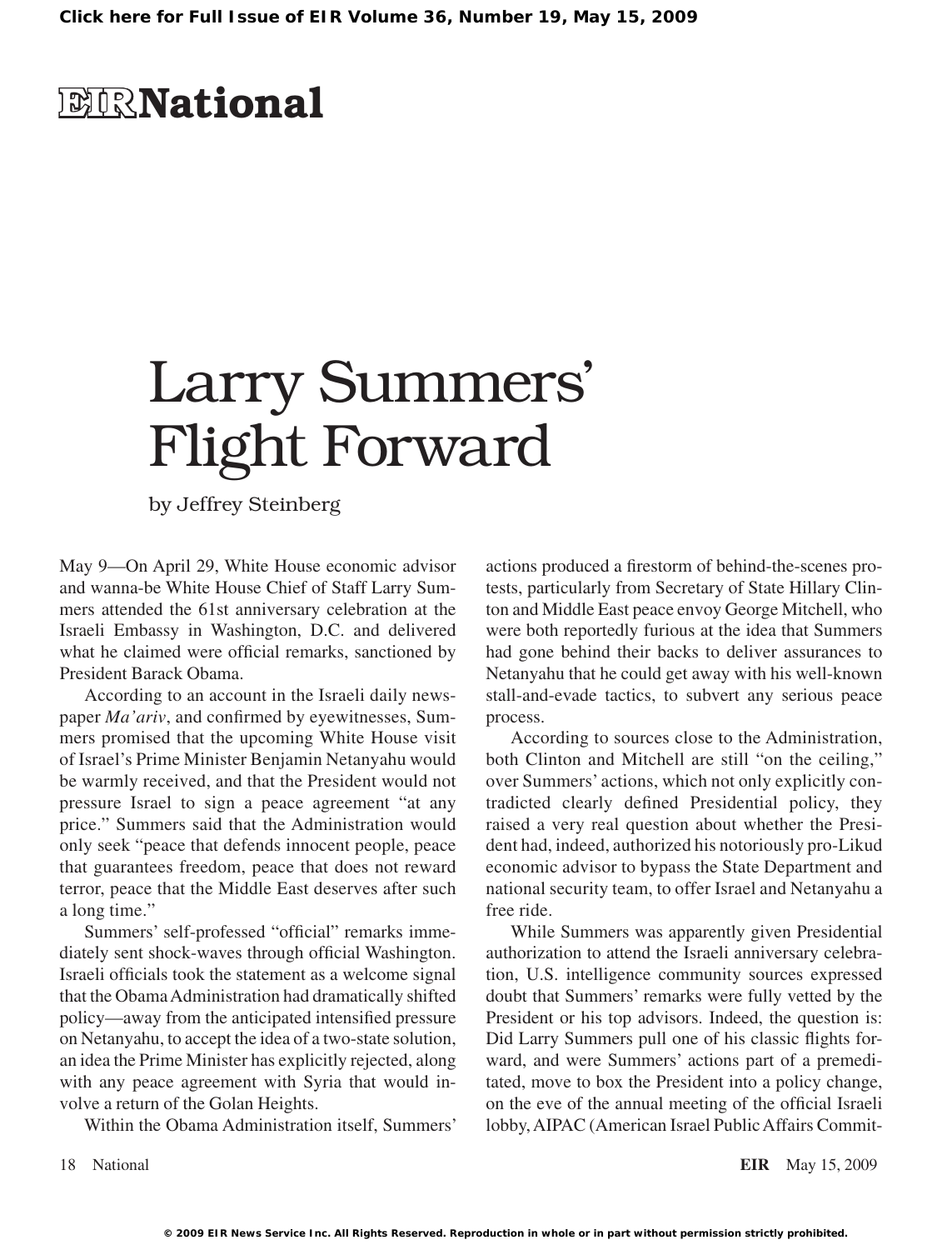tee), and the upcoming Netanyahu visit to the White House?

Following his devastating April 11, 2009 international webcast, in which he warned of Obama's "Nero Complex," and the President's impulse to crush all critics, regardless of the validity of their criticisms, Lyndon LaRouche warned that if Summers' actions in any way reflected the President's actual intentions, it would represent a serious break with Secretary of State Clinton and the entire national security team, which represents the best of the Obama Cabinet.

In his April 11 webcast, LaRouche had warned, that if the President is not brought back under the control of those sane Cabinet advisors, who represent the larger institution of the Presidency, LaRouche would expect to see an early

World Economic Forum/Remy *White House economic advisor and wanna-be Chief of Staff Larry Summers is battling it out with the sane elements of the Obama Administration.*

break with the Secretary of State—despite her substantial early successes in reversing some of the most egregious foreign policy crimes of the Bush-Cheney Administration.

LaRouche warned, on May 2, in a statement posted on the LaRouche Political Action Committee (LPAC) website, that unless the President repudiated Summers' treachery, his failure to act would likely bring about the rapid collapse of his Presidency.

On May 6, LaRouche commented further, in discussions with colleagues:

"What I did over the weekend, and have been doing all along in respect to Obama, is to put pressure on the President, to ensure that he does not cave in to Larry Summers, who has been attempting to manipulate the President. Summers' intention with his policy statement last week at the Israeli Embassy, was to bluff the President into going with his policy on Israel. He was acting under the assumption, that he could brainwash the President. However, Obama did not cave in. What Summers doesn't understand, is that this President may turn on someone whom he perceives as trying to ma-



"The stated intention of what I have been doing in criticizing President Obama, is to ensure that he breaks free from the brainwashing by Summers. He must become alert to the fact that he is being used. The only hope, isthat Obama comes to his senses, and recognizes that he is being duped and used by these clowns.

"I am using a high-risk operation to get the President angry at the people who are brainwashing him. My purpose, is to make him into a President, by setting him free. I know his personality. So, I am putting maximum pressure on him, to liberate him from his brainwasher, Larry Summers.

"Summers is jittery that Obama is uncontrollable. Therefore, he is trying to preemptively box him in, based on his psychological vulnerabili-

ties. That is why Summers tried to preemptively set a policy for the Obama administration.

"Summers' primary personal affinity is as an extreme pro-fascist, right-wing Israeli agent, a type we are not unfamiliar with. His agenda is to swindle the President, by pushing him into capitulating to that agenda. But the President did not take the bait.

"Summers has thus made a big mistake. It is time to get rid of him. Summers went out of control. The President doesn't need such people. When your enemy makes a mistake like that, don't mishandle it."

#### **Other Fronts of Attack**

U.S. intelligence community sources report that, since his failed Israeli Embassy gambit, Summers has been weakened. But he remains on the job, and his efforts to manipulate the President in a disastrous policy direction, on behalf of Wall Street and the City of London financial oligarchy, are buttressed by other top Obama advisors, like White House Office of Management and Budget director Peter Orszag, who is pushing a FY 2010 budget that slashes vital infrastructure proj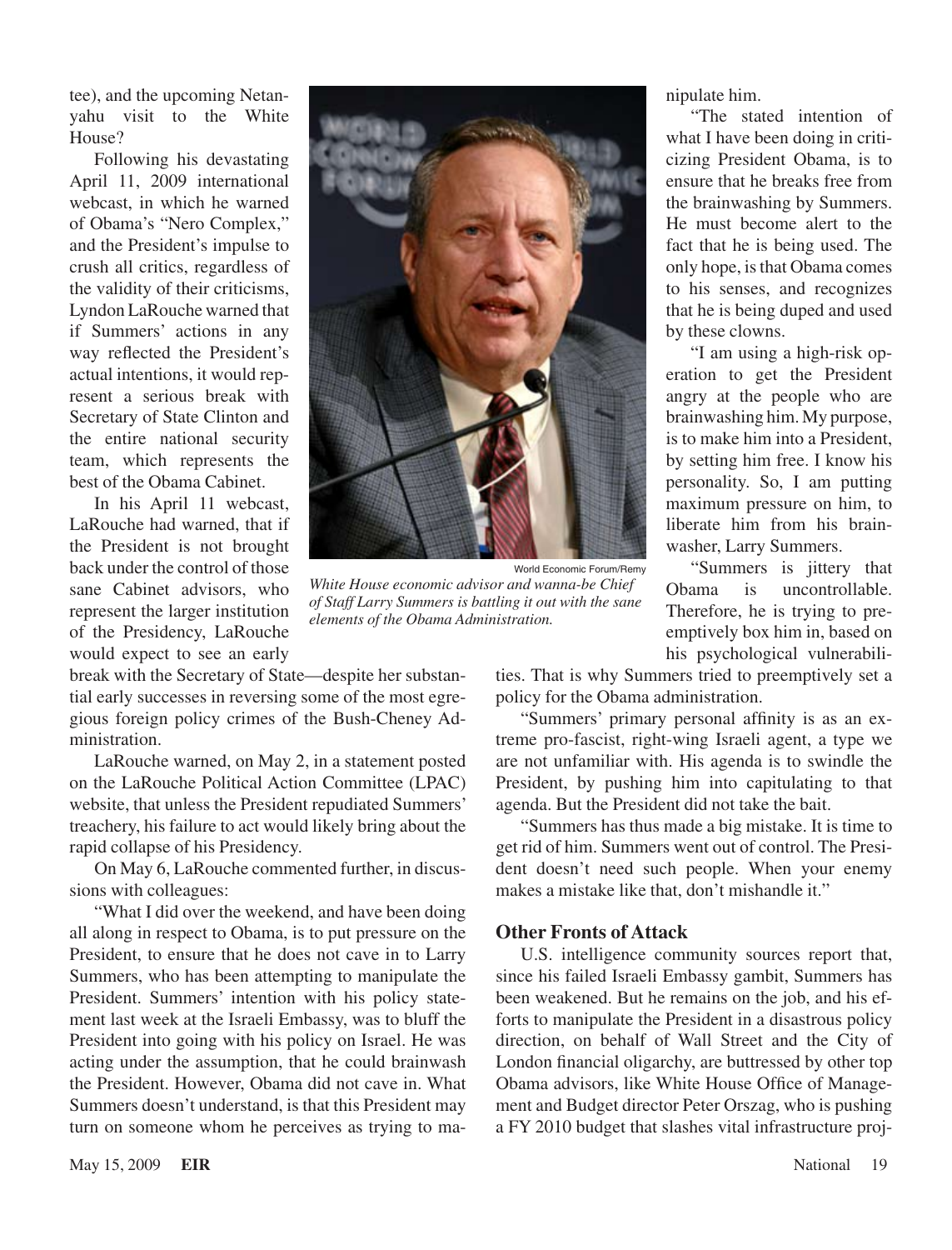ects, and promises the biggest cuts in social welfare programs since Herbert Hoover and the 1929 Crash.

Orszag is part of the "behavioral economics" mafia that has surrounded the President, and has so far successfully elbowed out any qualified economic advisors from access to Obama. Summers played a pivotal role in shutting out Paul Volcker, the former Federal Reserve chairman, who has repeatedly called for the return to Glass-Steagall, and other banking regulations.

In a May 7 White House press conference, President Obama announced harsh budget cuts, that would reduce "discretionary spending" to levels not seen since 1962—two years *before* the creation of Medicare and Medicaid. The President, with Orszag standing beside him, announced that he would also seek "bipartisan" reform of Social Security, a buzzword for the kind of privatization schemes that were crushed in 2004-05, when then-President George W. Bush tried to bum-rush it through Congress.At that time, at the strong urging of former Treasury Secretary Robert Rubin, and with the help of a massive mobilization by LPAC, Democrats refused even to discussthe issue. Now, the behaviorists, led by Orszag, are trying to revive these murderous schemes, and use President Obama's personal approval ratings, to achieve what Bush was never able to accomplish: rip out the heart of the Franklin Roosevelt general welfare provisions.

Lyndon LaRouche is not alone in his devastating critiques of the Obama Administration's disastrous bailout-the-banks-and-kill-the-people policies. There is a growing popular revolt against the President's failure to deliver on any of his campaign promisesto create jobs and improve the lives of average Americans. And, a number of leading economists—including some who are part of the Volcker advisory commission to the President—are speaking out in sharper language than ever before.

The 1980s savings and loan regulator William K. Black said in an interview May 6, that the policies of Summers and Treasury Secretary Timothy Geithner "will destroy Obama's Presidency." (Black's audio interview is posted on www.truthout.org.) Black said, "Accounting fraud is again the driver" in the current banking crisis.

Black pointed to three elements which led to the 1980s S&L fraud: gutting the underwriting, gutting the internal controls, and a Ponzi scheme for very rapid growth. The same elements are dominant in today's

bank fraud, Black said, but, "Instead of arresting bankers, we're funneling more money to them."

"None of those people in the [Obama] senior ranks have ever been successful regulators," said Black. "Summers and Geithner worked in the Clinton Treasury Department; they helped make the Asian crisis worse. They used the IMF-type policies that made things worse. Then he [Geithner] went to the IMF and made things worse. The guy has a track record of failure everywhere he's gone. Now President Obama has picked him as Treasury Secretary."

Asked about Credit Default Obligations, Black said, "The idea that we should re-establish these markets which seems to be the driving force of Summers and Geithner—is disastrous. It will produce future crises, as well as making the current crisis worse. It will destroy the Obama Presidency. We are bailing out favored, rich, foreign shareholders and bankers; and eventually the American people are going to be incredibly outraged when they get the facts.... This is the greatest looting of the American people in our history."

In a May 6 interview with Truthout's Matt Renner, University of Texas economistJames K. Galbraith once again blasted the Obama Administration's bank bailout schemes, and the "stress test" scam, as a coverup of massive criminal fraud by leading bankers. Galbraith noted that the bank bailout is an extension of the Bush Administration's Paulson Plan, and is based on the false assumption that the toxic assets on the books of the banks have some value—which most do not. Galbraith warned that the consequences of bailing out the big banks will be to bankrupt many smaller community banks, which will be hit with substantial increases in insurance charges. Asked whether the bank fraud, exposed by Black, is part of a willful Bush-era policy, Galbraith said that it is willful—and that the fraud is widespread throughout the entire financial sector.

"In the savings and loan crisis," Galbraith elaborated, "there were 1,000 felony convictions for S&L insiders, and about 700 or so went to jail. This is a bigger crisis, so you could easily be talking about a larger number of convictions.... Aside from the Department of Justice, the regulators are highly important. In the case of a troubled bank, the FDIC has the power to install new management. One of the responsibilities of the new management is to cooperate in criminal referrals as appropriate."

Asked what kinds of emergency measures he